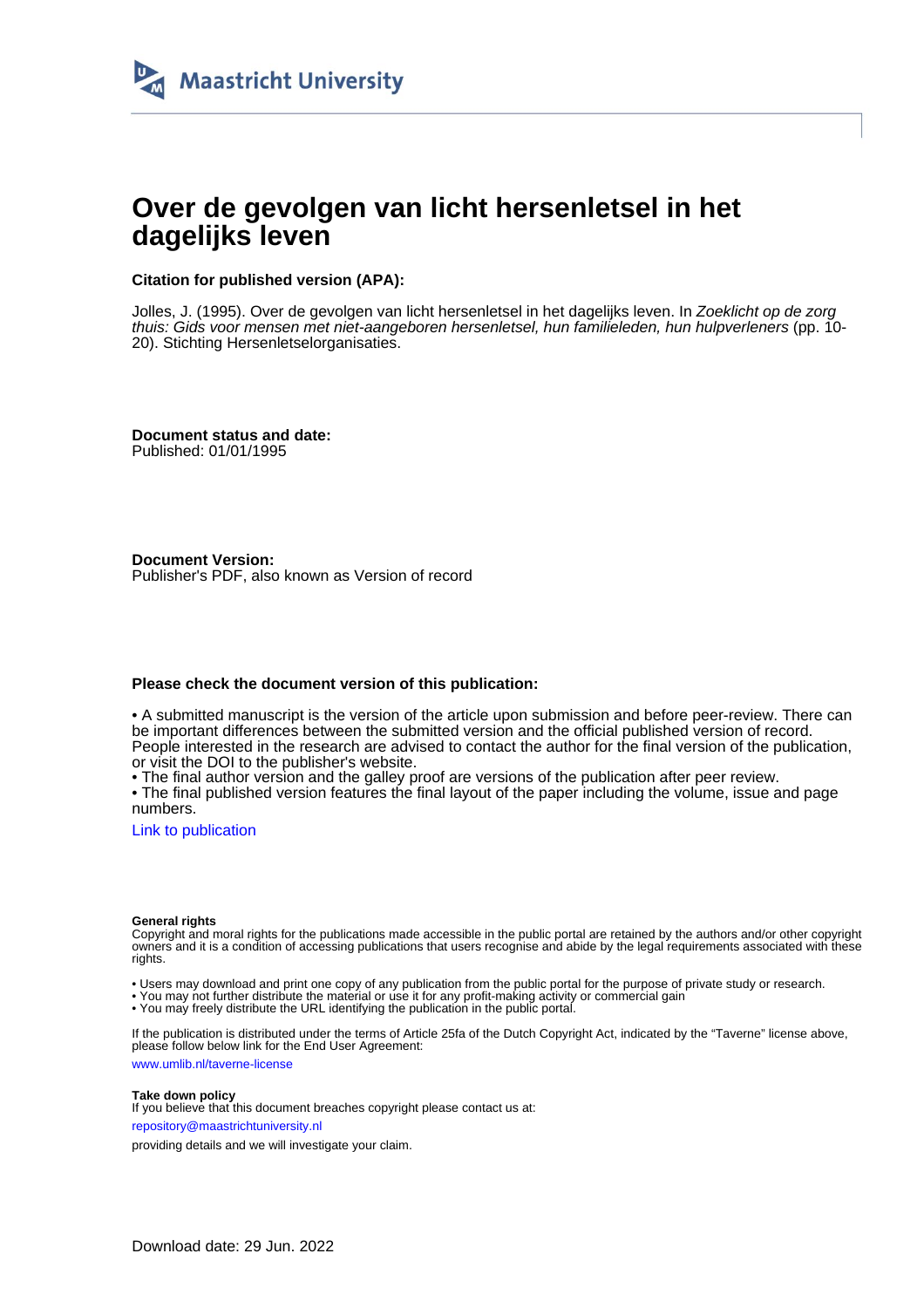# Over de gevolgen van licht hersenletsel in het dagelijks leven

# J. Jolles

Vakgroep Psychiatrie & Neuropsychologie Sectie Neuropsychologie, Neuropsychiatrie & Psychobiologie Rijksuniversiteit Limburg Postbus 616 6200 MD Maastricht

Van iedere honderd mensen die in verband met een hoofdletsel de afdeling EHBO van een groot ziekenhuis bezoeken, zijn er naar schatting 80-85 met een relatief licht hersenletsel. De overigen hebben een matig tot ernstig hersenletsel. Tot voor kort werd vaak in plaats van 'licht' gesproken van een mild hersenletsel. Daarmee werd bedoeld, dat de gevolgen veel minder erg waren dan bij een ernstige hersenbeschadiging. Na een licht hersenletsel lijken immers alle hersenprocessen ongestoord te verlopen: de patiënt kan lopen, lezen, praten, rekenen, waarnemen, een vakantie boeken en dergelijke.

Hij heeft, kortom, gewoonlijk vaardigheden als vroeger. Echter, de laatste jaren blijkt steeds duidelijker dat er in het dagelijks leven toch forse problemen kunnen ontstaan door het feit dat de dagelijkse taken veel meer moeite kosten dan vroeger. Het gaat om problemen, die kunnen leiden tot grote veranderingen in de uitoefening van de dagelijkse activiteiten en vooral in de wijze waarop het leven wordt geleefd en veranderingen in de kwaliteit van leven, zoals die door de persoon met licht hersenletsel worden ervaren.

Ik zal u hier iets vertellen over wat er na zo'n licht hersenletsel kan gebeuren en op welke stoornissen in het functioneren die veranderingen berusten. Het gaat over het feit dat een licht hersenletsel helemaal niet bij iedereen 'mild' hoeft te zijn.

Er zijn maar heel weinig mensen die na een ongeluk aan de gevolgen van dat hersenletsel overlijden. De veranderde hersenfunctie leidt gewoonlijk tot verstoringen in wat iemand kan en doet. En deze verstoringen zijn bij vrij veel mensen chronisch, dat wil zeggen, ze kunnen vele jaren duren. Mensen gaan niet direct dood aan hersenletsel maar kunnen vele jaren -en soms het hele leven- geconfronteerd worden met de negatieve gevolgen. Verkeersongelukken en beroertes leidden altijd al tot bovenvermelde problemen. De laatste jaren zijn daar ongelukken bij het sporten en ongelukken op het werk bijgekomen.

Wat bij het lichte hersenletsel vooral zo'n probleem geeft, is het feit dat de gevolgen onderschat worden. Dat komt doordat er van buiten niet zoveel van te zien is. Een karakteristieke uitspraak is die van een 52-jarige man die enkele jaren na een ongeluk zegt: 'Dokter, ik heb nog steeds problemen met het onthouden en met mijn concentratie. Ik kan niet goed meer nadenken en werken, maar mijn buren kijken me aan alsof ik misbruik maak van de ziektewet. Ik spit in mijn tuintje en zie de buren denken, dat ik een oplichter ben, omdat ze niet zien hoeveel moeite alle normale handelingen me kosten'. Een andere hersenletselpatiënt verzuchtte zelfs: 'Ik zou bij wijze van spreken willen dat mijn been geamputeerd was. Dan kun je tenminste van buiten zien dat er iets aan de hand is'. Het probleem bij mensen met een licht hersenletsel is dus dat ze eigenlijk alles wel weer enigszins kunnen, maar kennelijk toch niet op de manier waarop het

vroeger ging. En de buitenwereld merkt dat niet op.

# Om welke storingen gaat het nou?

Het gaat vooral om storingen in de zogenaamde 'Hoger-Cognitieve Functies'. Die hebben betrekking op de aandacht, de concentratie, de waarneming van prikkels uit de omgeving, de reactie op die prikkels en het nemen van de acties die nodig zijn. Cognitieve functies zijn belangrijk bij bijvoorbeeld autorijden in druk verkeer; het snel vinden van het juiste perron op het station om niet de trein te missen; het snel nemen van een goede beslissing op het werk in een kantoor, waar veel afleidende dingen gebeuren; het op tijd op tafel hebben van het eten (met vier kleine, spelende kinderen om je heen terwijl de hond in de planten graaft en telefoontjes die beantwoord moeten worden).

Voor al deze taken, die in ons dagelijks leven heel normaal zijn, moet ons brein op topsnelheid en reuze efficiënt werken, want anders komen die taken niet voor elkaar. En dat is wat bij het lichte hersenletsel gebeurt: de aandacht, de concentratie om je met dingen bezig te houden is minder geworden.

Dat kan leiden tot snellere vermoeidheid. Meer inspanning moet worden gegeven om een normale taak uit te voeren. Het wordt moeilijker om twee dingen tegelijk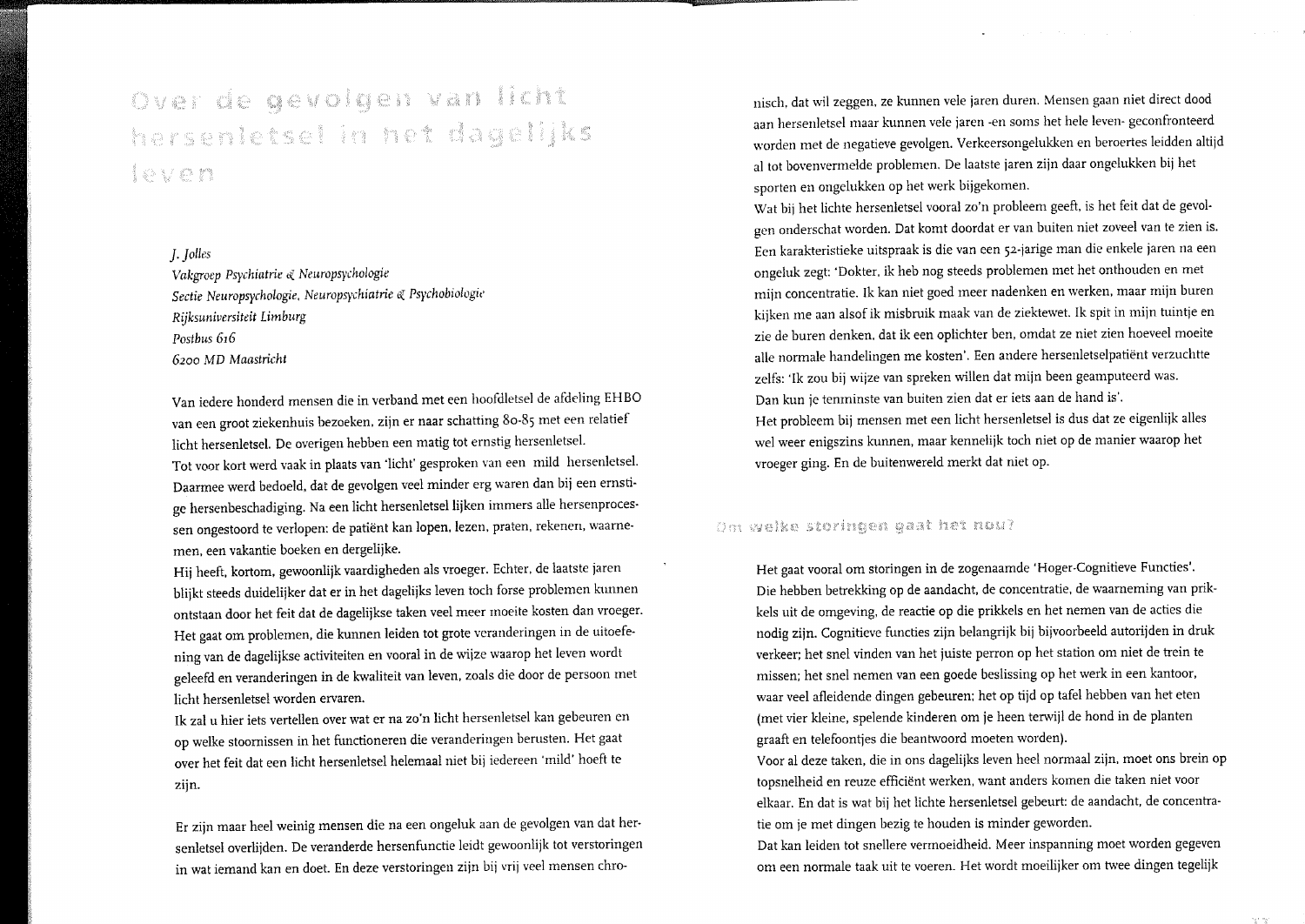te doen. Mentale traagheid ontstaat en dat leidt allemaal weer tot vermoeidheid, maar ook tot psychologische problemen.

Zoals boven aangegeven, spreken we eigenlijk niet meer van 'mild'. Wie een licht hersenletsel heeft, weet dat de gevolgen van zo'n hersenletsel vaak helemaal niet zo mild zijn. De lichte hersenletsels kunnen leiden tot functiestoornissen in het dagelijks leven en hebben implicaties, die beperkend zijn voor wat iemand kan doen.

Een hersenletselpatiënt kan niet meer doen wat hij altijd heeft willen doen. De ambitie in het dagelijks leven, in de sport, wordt verstoord, evenals de ambitie in het werk, de carrière en in het maatschappelijk leven. De dingen kosten veel meer inspanning dan vroeger, waardoor hij niet meer toekomt aan de leuke dingen zoals sport of andere hobby's en het onderhouden van sociale contacten. Dat kan leiden tot sociale problemen, omdat de ambities niet overeenkomen met wat nog kan.

Zodra het dagelijks leven verstoord is omdat alles meer moeite en tijd kost, leidt dat tot secundaire problemen. Iemand kan bijvoorbeeld ofwel erg bij de pakken gaan neerzitten, of toch proberen om die dingen te doen die hij of zij vroeger altijd deed.

Als een hersenletselpatiënt niet zo veel meer doet, kan dat leiden tot terugtrekking uit het sociale leven: minder uitgaan, minder contact met andere mensen. Dat kan weer leiden tot gevoelens van frustratie en boosheid en soms van minderwaardigheid. Als iemand juist heel erg hard probeert om even goed te presteren als vroeger kan dat tot grote stress en oververmoeidheid leiden. Beide strategieën zetten een vicieuze cirkel in werking, die alles nog erger maakt.

Centraal in de geschetste problemen staat het feit, dat de hersenen alles nog wel kunnen, maar dat alles minder snel en minder efficiënt gaat; ze hebben meer tijd nodig. Het feit dat dit tijdsprobleem vaak niet erkend wordt, ook niet bij een neurologisch onderzoek, zorgt voor een probleem. Het geeft immers weer een complicatie voor de manier waarop mensen in het dagelijks leven functioneren. Mensen, die er wat meer tijd voor nodig hebben dan vroeger, worden wel eens als klagers gezien, en de klachten kunnen als psychologisch worden aangeduid. Er wordt bijvoorbeeld gezegd: ja, hij of zij heeft ook een probleem in de relaties met de partner of gezin; het gaat niet meer zoals vroeger in die relaties. In de relaties wordt dan de oorzaak van de klachten of de stoornissen gezocht.

De stelling die ik hier verkondig, is dat die relatieproblemen weliswaar heel echt en heel belangrijk zijn, maar vaak het gevolg en niet de oorzaak zijn van het feit dat alles niet meer gaat zoals vroeger. In de relatie, op het werk, in de tijdsbesteding in het algemeen, is alles veranderd door de vergrote traagheid.

De functiestoornissen van de individuele hersenletselpatiënt en diens vaak vruchteloze beroep op hulpverlening zijn ook een maatschappelijk probleem. Het leidt tot een grote druk op onze sociale middelen, zoals WAO en Ziektewet en op de middelen voor de gezondheidszorg.

Naast de economische problemen is er het gebrek aan tevredenheid met het werk. Dat is al gauw een risicofactor voor het ontstaan van psychische problemen. Daarvoor is vaak een langdurige behandeling nodig door een RIAGG of met geneesmiddelen. En deze behandeling heeft zelf weer een invloed op de gevoelens van de persoon die het aangaat.

# Yan toespitsing: hoe verwerken wij eiuenhik informatie?

Het dagelijks leven behelst eigenlijk niets anders dan het verwerken van informatie, van prikkels die via de zintuigen tot ons komen. Wanneer u op straat loopt, komen er zeer veel prikkels op u af. Een rood of groen stoplicht bijvoorbeeld: Groen betekent 'doorgaan, anders gaat iemand achter je toeteren'. Er zijn vele bewegende lichtprikkels; van auto's, fietsen, maar ook van lichtreclames. Ongelooflijk veel informatie is dus tegelijk beschikbaar en ons brein is in staat om uit die enorme wirwar van prikkels precies datgene te halen dat we nodig hebben voor ons functioneren. We worden dus niet chaotisch gestuurd door die prikkels. Integendeel, er is in het brein een soort ordenend principe, dat ons in staat stelt om precies die dingen eruit te halen, die we nodig hebben. Sterker, dat brein is ook in staat om heel efficiënt te werken. Neem zoiets ingewikkelds als gitaar spelen. Wat opmerkelijk is, is dat we in staat zijn om gitaar te spelen, tegelijkertijd een liedje te zingen en ook nog te converseren met mensen die om ons heen zitten. Onze hersenen zijn dus in staat om drie, vier dingen tegelijk te doen. En juist dat vermogen is bij hersenletselpatiënten afgenomen. Hoe zit het nou als iemand daar problemen mee krijgt? Hier als voorbeeld een paar uur uit het leven van iemand met een zwaar beroep dat we allemaal kennen: huisvrouw.

Op een bepaald moment van de dag, om 3 uur 's middags gaat ze naar de bijkeu-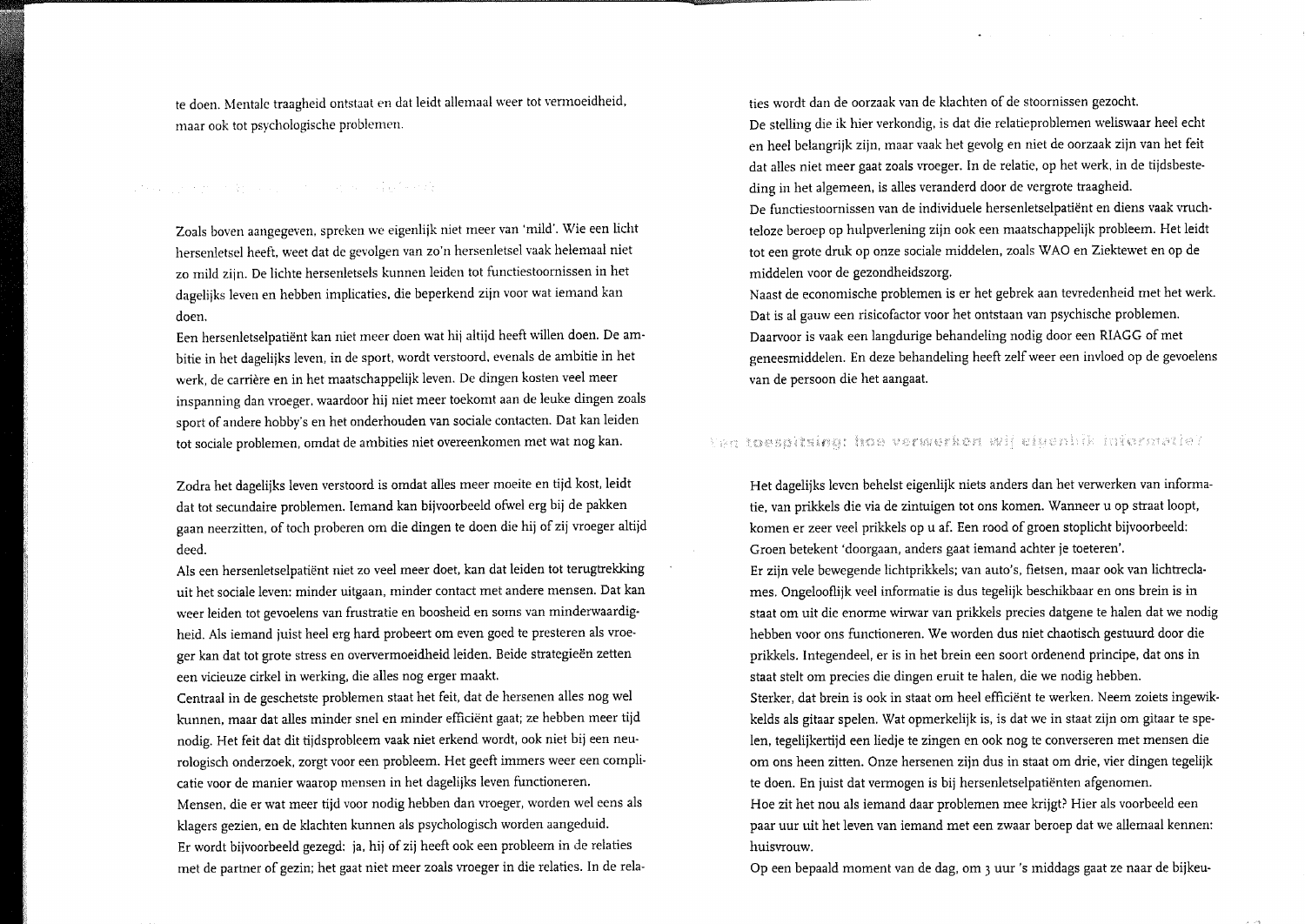ken om aardappels te halen, om 4 uur gaat ze zich voorbereiden op het avondeten. Er zijn nog weinig aardappels, ze noteert even in haar hoofd: 'Ik moet a.s. zaterdag naar de winkel om nieuwe aardappels te kopen'; tegelijkertijd gaat ze naar de keuken, schilt de aardappelen en tussendoor komt er ook nog een telefoontje: een persoon die ze moet afpoeieren; ze gaat weer door, leegt een afvalemmertje, kijkt naar de baby, die een nieuwe luier moet krijgen, gaat weer naar de telefoon; ondertussen geeft ze de hond een tik die de baby likt, legt de telefoon neer, braadt het vlees even aan en draait het vuur laag; ze gaat naar de buurvrouw om haar dochter te halen, daarna moet de soep opgezet worden; dan wordt gebeld: haar man was de sleutel vergeten, maar hij is nu gelukkig thuis, hij krijgt de krant en ze dekt de tafel. Al het eten wordt afgezet en ze kunnen aan tafel, de baby heeft intussen ook al gegeten.

Dit is een verslag van wat in werkelijkheid misschien anderhalf uur duurt. Echter, wat duidelijk moet zijn is, dat er een ongelooflijke hoeveelheid deelhandelingen zijn in al die grote activiteiten, die de huisvrouw moet verrichten.

Kortom, ons hele leven zit vol situaties waarin we moeten kijken, proeven, ruiken, luisteren en bewegen, waarbij we moeten zoeken in het geheugen naar dingen die er ooit in zijn vastgelegd. Die moeten we er weer uithalen en op elkaar afstemmen om goed te kunnen functioneren.

# De gevolgen van licht hersenletsel voor de informatieverwerking

Twee dingen tegelijk doen, is voor iemand met een licht hersenletsel erg moeilijk geworden, vooral wanneer dit enige tijd achtereen moet. Het kunnen vasthouden van de concentratie en de aandacht is verstoord, zeker wanneer er afleidende prikkels zijn. Het wegfilteren van die prikkels is veel moeilijker geworden. Gevolg is, dat de activiteiten die in het normale leven tegelijk gaan -zoals autorijden en met je passagier praten, of koken en op de baby letten- nu na elkaar moeten worden uitgevoerd. Eerst eten koken, dan telefoneren, dan de baby verzorgen: dit kost allemaal veel van de tijd die in onze jachtige samenleving van vandaag de dag schaars is. Het uitvoeren van verschillende handelingen tegelijkertijd, waar het op topcapaciteit werkende brein ons toe in staat stelt, is verstoord na hersenletsel. Zoals hiervoor is beschreven voor een huisvrouwenbestaan, is eenzelfde verhaal te vertellen over vele andere beroepen. In het beroep van een administratief medewerker, in dat van een manager of verpleegster en in veel andere beroepen waar

onder tijdsdruk moet worden gewerkt, doen zich dezelfde problemen voor. Het gaat vooral om beroepen waar meer dingen tegelijk gedaan moeten worden. Een ander voorbeeld is dat van een directeur van een groot bedrijf, die vanwege relatieproblemen bij de RIAGG hulp zocht. De psychiater dacht dat er een verband zou kunnen bestaan met een hersentrauma: de betreffende persoon had weliswaar psychotherapie vanwege relatieproblemen, maar een paar jaar geleden was er ook een licht hersentrauma geweest. Misschien hingen de problemen daarmee samen. Welnu, het neuropsychologisch onderzoek dat hij een paar jaar geleden had gehad, liet geen duidelijke stoornis zien. Alle functies leken gewoon normaal. Echter, wanneer je met specialistischer neuropsychologische tests keek, dan was wel duidelijk te zien dat er iets niet deugde. Een stukje tekst lezen en begrijpen, duurde drie keer zolang als normaal. Ook had hij veel meer moeite om een lijst met woorden te onthouden, ook al lukte het hem om het normale aantal te leren. Het is best te begrijpen dat het in het dagelijks leven van deze man niet meer ging, want het leven van een directeur is bepaald door jachtigheid. Hij voert veel dubbele taken uit, zoals aan de telefoon zitten, terwijl hij tegelijkertijd nog even met een rood potlood door een tekst gaat. De secretaresse komt daarbij om de hoek en gebaart wat, want de volgende afspraak is er al. Meerdere dingen tegelijk doen, gaat dan helemaal niet meer.

San Francisco

Door nu deze man een soort voorlichting te geven over hoe zijn dagelijks leven in elkaar stak en door hem te trainen om zijn tijd anders in te delen, was hij in staat om zijn eigen leven te herstructureren en geen last meer te hebben. Ook de relatieproblemen klaarden op.

Tot slot, er zijn verschillende processen rond aandacht en concentratie: aan de ene kant zijn er zaken die automatisch verlopen, aan de andere kant zijn er processen die tijd vergen en veel moeite en inspanning kosten.

Voorbeelden van automatische processen zijn het gebruik van de versnellingspook bij het autorijden, het opsteken van een sigaret voor de roker, het braden van een gehaktbal door de huisvrouw en het typen van een memo door een secretaresse. Die activiteiten kunnen als het ware 'op de ruggegraat' worden uitgevoerd. Aan de andere kant zijn er de dingen die meer moeite en inspanning vergen, die als het ware onder 'gecontroleerde inspanning' verlopen: dat zijn activiteiten zoals het vinden van een nieuwe route door de stad nadat een weg onverwacht is afgesloten, het werken in een nieuwe werkkring, het plannen van een vakantie. Voor iedereen die met de gevolgen van hersenletsel te maken heeft, is het belangrijk om het verschil te herkennen tussen deze processen, die meer of minder ener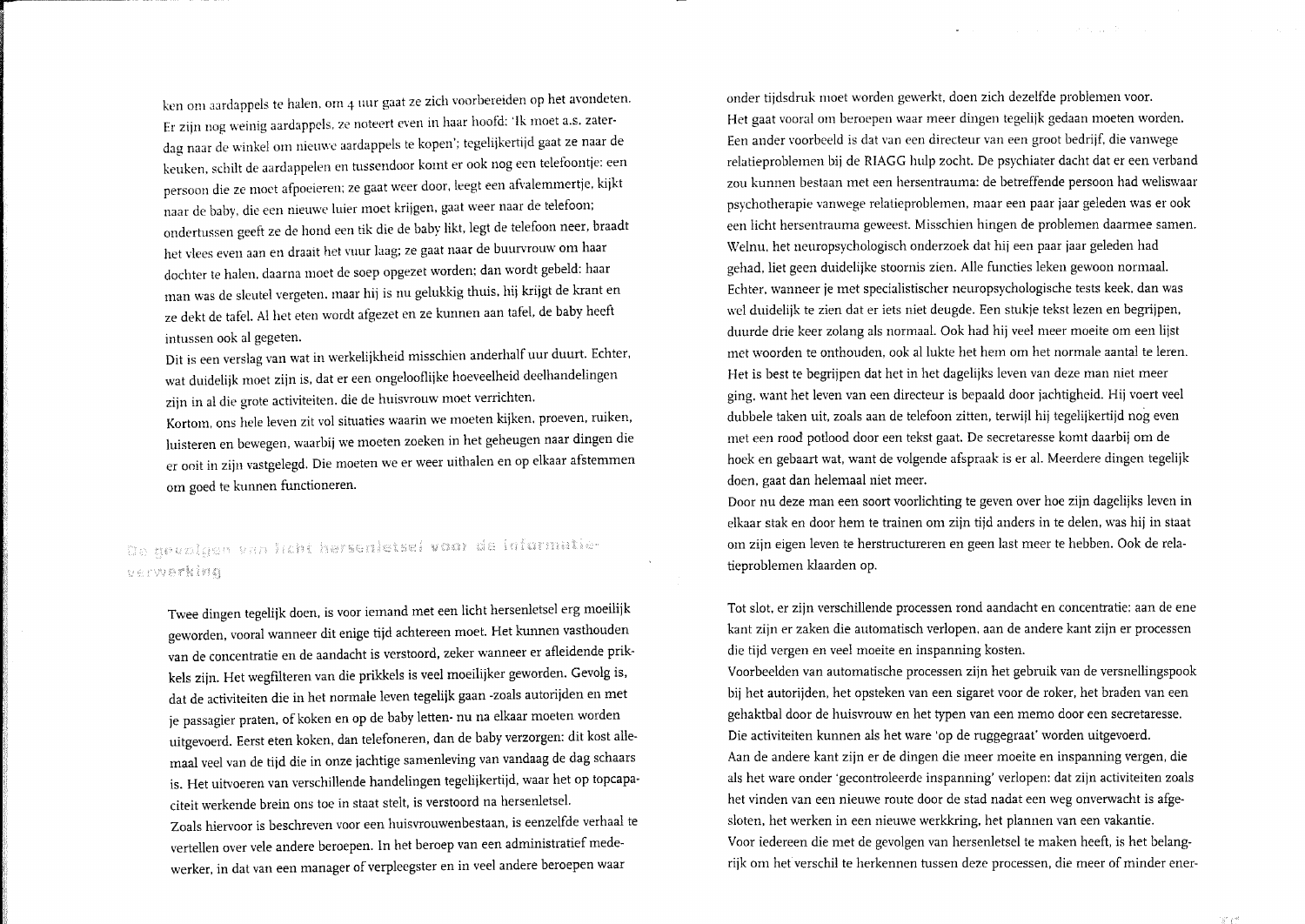gie en mentale of bewuste inspanning vergen. Hoe het zit met de andere belangrijke cognitieve functies is uiteengezet in de volgende paragraaf.

# For a greatly of skiller, wellingned on beaching

Een belangrijk onderwerp is het geheugen. Bij sommige mensen met licht tot matig hersenletsel kunnen specifieke geheugenstoornissen optreden. Deze zijn meestal het gevolg van het feit dat bepaalde hersengebieden een erg forse klap hebben gekregen en daardoor -gewoonlijk tijdelijk- minder goed functioneren. Zo'n specifieke geheugenstoornis komt niet vaak voor.

Problemen met het onthouden wel, maar die zijn gewoonlijk een gevolg van het feit dat de informatieverwerking verstoord is, zoals hierboven is beschreven: er wordt iets vergeten omdat het brein niet goed in staat is om uit de vele binnenkomende prikkels de belangrijke te selecteren. Of er wordt vergeten omdat de prikkels te snel na elkaar binnenkomen. Als er een echt probleem met het onthouden is, kan het nog op verschillende processen berusten. Zo is er bijvoorbeeld het fenomeen van 'vergeten het gas onder de pan uit te doen', of 'de naam van een nieuwe collega vergeten'. Het geheugen is een naam voor de processen die je in staat stellen om tot op hoge leeftijd uit het brein dingen op te diepen, die te gebruiken zijn voor je normale functioneren. Voor alle aspecten van het dagelijks functioneren is namelijk het geheugen nodig. Voor het oplossen van een schaakprobleem bijvoorbeeld wordt het geheugen ingeschakeld om te zoeken naar oplossingen van soortgelijke problemen in het verleden.

Het geheugen heeft verder te maken met het feit dat je je geparkeerde auto moeilijk vinden kunt, met de route die je niet kunt vinden in het bos waar je wandelt, met het vinden van woorden in de vreemde taal die je op school hebt geleerd, en die je nu op vakantie moet toepassen.

Voor mensen met hersenletsel schiet het geheugen vaak tekort. Het is bijvoorbeeld moeilijk om naar een bekend adres te gaan; het is moeilijk om iets uit de eigen boekenkast, uit het eigen archief terug te vinden. Kortom, het is moeilijk om iets uit je herinnering op te diepen en dat is heel lastig in het dagelijks leven. Een vrij natuurlijke wijze van compenseren voor de afgenomen vaardigheden bij een hersenletselpatiënt is de neiging om meer te gaan controleren: wanneer je weet, dat je vaak wat vergeet, dan controleer je steeds of je de dingen wel hebt gedaan. Dat kan tot dwangmatig gedrag leiden, waarbij activiteiten steeds op dezelfde wijze worden uitgevoerd. Dat leidt als het ware tot een overdreven automatisme waardoor orde wordt geschapen in de chaos die de hersenletselpatiënt soms ervaart.

Een andere vorm van het compenseren van activiteiten die niet meer lukken, is om zo'n activiteit uit de weg te gaan. Wanneer iemand bemerkt dat hij dingen vergeet in de supermarkt, kan de neiging bestaan om er niet meer heen te gaan. 'Oh nee, dat kan ik niet onthouden, dus ik ga niet'. Dit leidt tot vermijdingsgedrag. Iemand die bevreesd is om een bekende tegen te komen en dan diens naam niet meer te weten, kan geneigd zijn om minder vaak de deur uit te gaan. De betreffende persoon kan een echte fobie ontwikkelen en al snel in een sociaal isolement terecht komen.

Ook de waarneming wordt door de hersenen bepaald. Het is niet zo, dat alle prikkels gewoon door de hersenen passief worden geregistreerd: waarneming is een actief proces. Voortdurend is ons brein bezig om uit de chaos aan zintuiglijke informatie die elementen te plukken die bekend of juist onbekend zijn, en daardoor waarde hebben voor onze overleving. Wanneer je weet dat je met een bijna lege benzinetank in de auto rondrijdt, wordt een benzinepomp langs de weg veel duidelijker waargenomen dan wanneer de tank nog vol is. Wanneer je honger hebt, neem je de reclameboodschap op de televisie waarin een zoutig hapje wordt gepresenteerd, veel beter waar. Dat is ook anders te zeggen: in zo'n toestand heeft het brein aan minder zintuiglijke informatie genoeg om tot een bewuste waarneming te komen.

Met een hersenletsel geldt dat niet: het geheel van zintuiglijke prikkels moet als het ware veel 'voller' zijn om tot een waarneming te leiden. De ondertiteling op TV moet goed zichtbaar zijn en helder afsteken tegen de achtergrond, anders wordt er minder van opgenomen (of alleen met meer moeite). Zo is het ook moeilijker om in een grote hoeveelheid schriftelijke informatie -zoals die in een krant- relevante dingen op te zoeken. Dat kan er bijvoorbeeld toe leiden dat de persoon met licht hersenletsel er veel meer moeite mee heeft om uit een krant de gegevens over de film-van-deze-week in de plaatselijke bioscoop te vinden. Dat dat weer behoorlijke psychologische consequenties kan hebben en kan leiden tot dan maar niet naar de bioscoop en -wederom- vergroot sociaal isolement, zal duidelijk zijn.

# Verdere psychologische consequenties

Bovenstaande problemen in de hoger cognitieve functies en vaardigheden kunnen leiden tot min of meer uitgesproken problemen in de psychologische sfeer.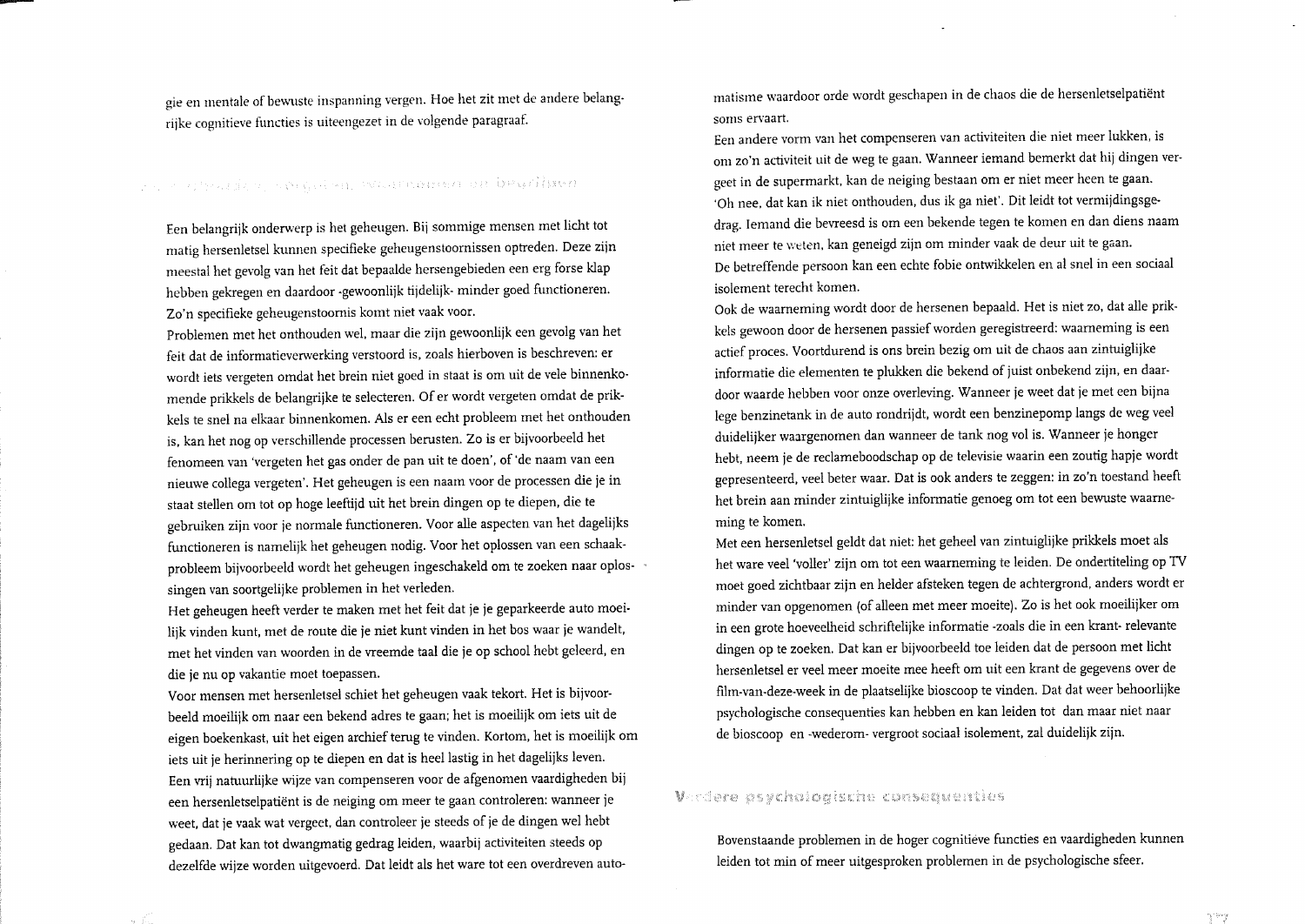Zoals gezegd, kan een persoon in de loop der tijd gaan compenseren voor de verminderde functies.

Ook is er vaak sprake van een probleem in de acceptatie. Mensen die er veel moeite mee hebben dat veel dingen nu -al dan niet voor langere tijd- minder goed gaan, kunnen ook gefrustreerd worden of boos. Wraakgevoelens, boosheid en agressie kunnen zich richten tegen degene die het ongeluk heeft veroorzaakt of de dokter die niet de diagnose heeft gesteld die men graag had willen horen.

Zelfbeklag kan ontstaan doordat duidelijk wordt, dat de ambities worden gefrustreerd nu, bijvoorbeeld, een voor de hand liggende promotie voorlopig niet doorgaat en de toekomst er minder rooskleurig uitziet. De levensloop wordt verstoord en als iemand daar veel bij stilstaat, kan dat leiden tot een verandering van persoonlijkheid. Mensen die vroeger open en extravert waren, worden bijvoorbeeld minder flexibel en conservatief.

Mensen kunnen bij de pakken gaan neerzitten en gedeprimeerd en/of geirriteerd worden, gewoon omdat ze geen controle meer over zichzelf hebben of niet meer kunnen wat vroeger zo gemakkelijk ging.

Wat vaak optreedt, is dat iemand na het ongeval niet meer toekomt aan zijn hobby's in avonduren of weekend. Die uren zijn nodig om te besteden aan rust, aan op de bank zitten of liggen of slapen. Ook hierin wordt het normale leven verstoord en begrijpelijk is dat betreffende persoon daarvan nurks en geirriteerd wordt en geen leuk gezelschap is.

Patiënten kunnen ook een sterke wens ontwikkelen om hun gelijk te krijgen, wat psychologisch begrijpelijk is. Om bij de verzekeraar langs te gaan en te zeggen 'Ik wil geld zien, een schadevergoeding hebben, want mijn hersenen zijn nu beschadigd en het gaat allemaal niet meer'. Hoe goed bedoeld en reëel ook de klachten zijn, soms is de wijze waarop verhaal wordt gehaald niet in alle opzichten optimaal.

Bij dokter of verzekeraar kan de indruk ontstaan dat zo iemand sterk overdrijft en een in psychiatrische zin gestoorde persoon is. Vaak belemmert dat een juist zicht op de klachten en stoornissen in de cognitieve functies die met het trauma samenhangen en die eigenlijk de basis vormen van de psychologische en sociale gevolgen. De complexe samenhang van hersenfuncties en psycho-sociale aspecten is vaak erg moeilijk uiteen te rafelen en vergt in ieder geval een multidisciplinaire blik, waarin neurologische, neuropsychologische en psychiatrische aspecten te herkennen ziin.

In de komende jaren zullen ook in Nederland naar verwachting nieuwe protocollen worden ontwikkeld om op een systematische wijze die complexe samenhang te onderzoeken en voor iedere individuele persoon na te gaan, waar oorzaak en gevolg precies liggen en hoe kennis hierover de betreffende persoon kan helpen. Binnen het samenwerkingsverband neuropsychologie van de Rijksuniversiteit Limburg en academisch ziekenhuis Maastricht werkt men succesvol met een gestructureerde vorm van voorlichting over licht hersenletsel, waardoor de patiënt beter om kan gaan met de beperkingen en het dagelijks leven kan herstructureren, zodat de last wordt verlicht of zelfs helemaal weggenomen.

# Concluderente opmerkingen

Met betrekking tot het lichte hersenletsel gaat het in veel gevallen niet om een milde problematiek, aangezien betrokkene niet meer het leven op de manier kan leven zoals dat voorheen ging. Het is voorts duidelijk, dat het niet alleen om de hersenen gaat of om psychische en sociale problemen. Het gaat niet om hersenen of geest want beide hangen zeer intensief samen: er is geen sprake van hersenloze geest of geestloze hersenen.

Dat maakt de beoordeling van de problematiek zo moeilijk, omdat de verschillende soorten hulpverlenende disciplines (neurologie, (neuro)psychologie, psychiatrie, verzekeringsgeneeskunde, e.a.) slechts een deel van de problematiek kunnen overzien. De hersenen zijn het voertuig van ons denken, voor de wijze waarop we praten, voetballen, rekenen en telefoneren: voor alle activiteiten van het dagelijks leven. Maar er is geen goede discussie te voeren over oorzaak en gevolg van bepaalde beperkingen, omdat het zelden alleen aan de hersenen ligt of alleen aan omgevingsinvloeden. Het ligt aan allebei en beide moeten in samenhang worden bekeken: waar liggen de vaardigheidsstoornissen van de hersenen en waar liggen de verwerkingsproblemen? Waren er wellicht bij deze persoon al bestaande psychologische problemen die versterkt zijn tot boven een zichtbare drempel door het ongeluk? Of zijn deze pas na het ongeluk geleidelijk ontstaan?

Het is wellicht het best om langer durende problemen die samenhangen met het lichte hersenletsel te beschrijven in termen van een 'biologische onderbouw' en een 'psychologische bovenbouw'. De in dit artikel beschreven functies en vaardigheden horen bij de biologische onderbouw en zijn niet anders dan hersenfuncties. Gestoorde hersenfuncties kunnen leiden tot problemen in de psychologische bovenbouw: verwerkingsproblemen zoals hierboven beschreven en uiteindelijke nare sociale consequenties zoals het zich sociaal terugtrekken, de ziektewet en dergelijke. Piekeren hierover, acceptatieproblemen, frustratie en boosheid kunnen